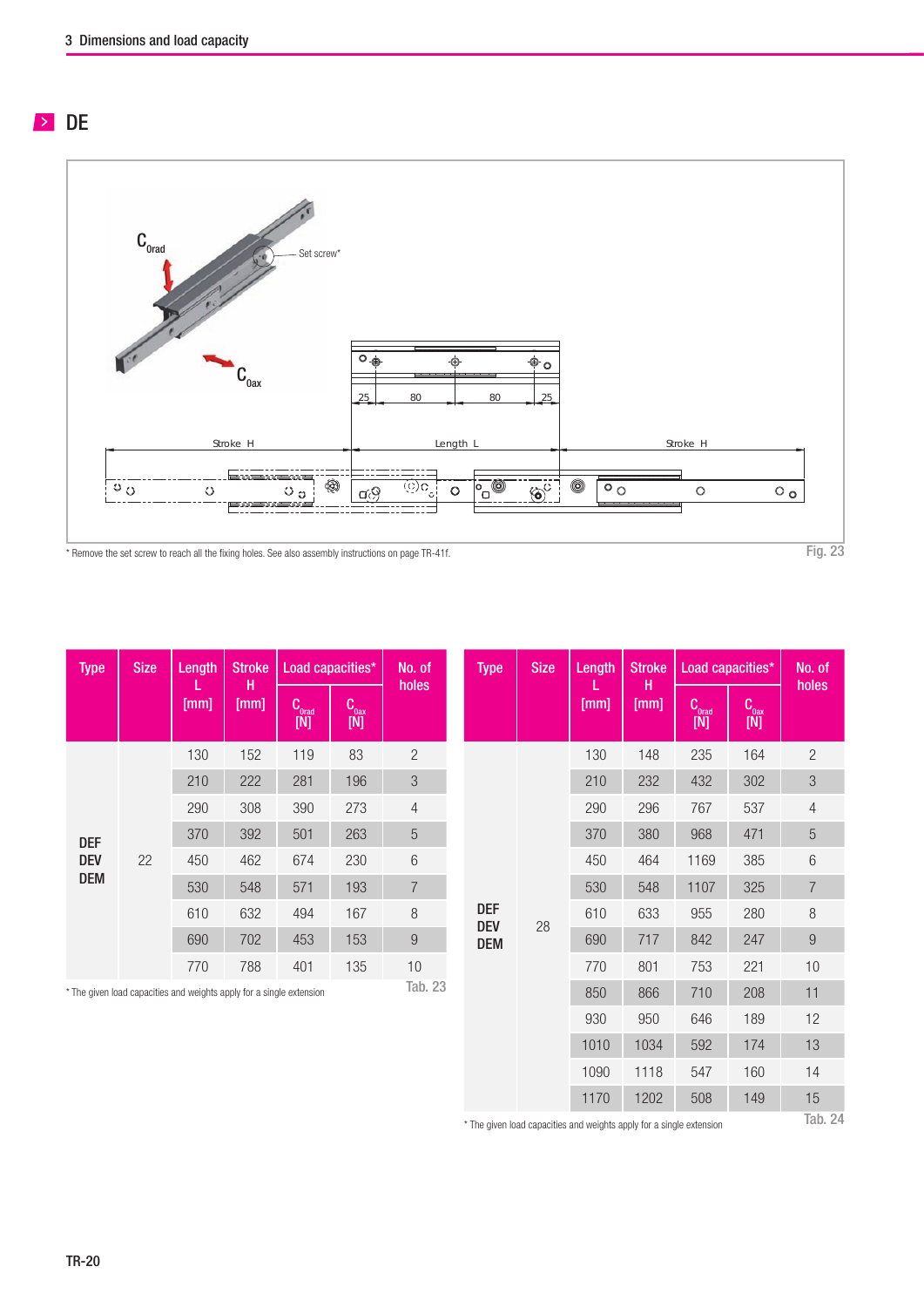| <b>Type</b> | <b>Size</b>      | Length                                                               | <b>Stroke</b> | Load capacities*                 |                                                                 | No. of                    | <b>Type</b> | <b>Size</b> | Length | <b>Stroke</b> | Load capacities*                  |                     | No. of           |
|-------------|------------------|----------------------------------------------------------------------|---------------|----------------------------------|-----------------------------------------------------------------|---------------------------|-------------|-------------|--------|---------------|-----------------------------------|---------------------|------------------|
|             |                  | [mm]                                                                 | н<br>[mm]     | $C_{\text{orad}}$<br>$[{\sf N}]$ | $\mathbf{C}_{_{\mathbf{0}\mathbf{a}\mathbf{x}}}$<br>$[{\sf N}]$ | holes                     |             |             | [mm]   | н<br>[mm]     | $\mathbf{C}_\text{orad}$<br>$[M]$ | Cage<br>$[{\sf N}]$ | holes            |
|             |                  | 210                                                                  | 254           | 402                              | 281                                                             | $\ensuremath{\mathsf{3}}$ |             |             | 210    | 246           | 605                               | 424                 | 3                |
|             |                  | 290                                                                  | 318           | 800                              | 560                                                             | $\overline{4}$            |             |             | 290    | 316           | 1114                              | 780                 | $\overline{4}$   |
|             |                  | 370                                                                  | 406           | 1025                             | 718                                                             | $\mathbf 5$               |             |             | 370    | 416           | 1300                              | 910                 | 5                |
|             |                  | 450                                                                  | 494           | 1250                             | 793                                                             | 6                         |             |             | 450    | 486           | 1828                              | 1279                | $6\,$            |
|             |                  | 530                                                                  | 558           | 1685                             | 728                                                             | $\overline{7}$            |             |             | 530    | 556           | 2375                              | 1434                | $\overline{7}$   |
|             |                  | 610                                                                  | 646           | 1908                             | 626                                                             | 8                         |             |             | 610    | 626           | 2934                              | 1300                | $\,8\,$          |
|             |                  | 690                                                                  | 734           | 1689                             | 548                                                             | $\boldsymbol{9}$          |             |             | 690    | 726           | 3091                              | 1096                | $\boldsymbol{9}$ |
| <b>DEF</b>  | 770<br>35<br>850 |                                                                      | 798           | 1591                             | 516                                                             | 10                        |             |             | 770    | 796           | 3055                              | 1016                | 10               |
| <b>DEV</b>  |                  | 886                                                                  | 1425          | 463                              | 11                                                              |                           |             | 850         | 866    | 2847          | 946                               | 11                  |                  |
| <b>DEM</b>  |                  | 930                                                                  | 974           | 1291                             | 419                                                             | 12                        |             |             | 930    | 966           | 2506                              | 833                 | 12               |
|             |                  | 1010                                                                 | 1038          | 1233                             | 400                                                             | 13                        | <b>DEF</b>  |             | 1010   | 1036          | 2364                              | 786                 | 13               |
|             |                  | 1090                                                                 | 1126          | 1131                             | 367                                                             | 14                        | <b>DEV</b>  | 43          | 1090   | 1106          | 2238                              | 744                 | 14               |
|             |                  | 1170                                                                 | 1214          | 1045                             | 339                                                             | 15                        | <b>DEM</b>  |             | 1170   | 1206          | 2022                              | 672                 | 15               |
|             |                  | 1250                                                                 | 1278          | 1006                             | 327                                                             | 16                        |             |             | 1250   | 1276          | 1928                              | 641                 | 16               |
|             |                  | 1330                                                                 | 1366          | 937                              | 304                                                             | 17                        |             |             | 1330   | 1376          | 1766                              | 587                 | 17               |
|             |                  | 1410                                                                 | 1454          | 877                              | 285                                                             | 18                        |             |             | 1410   | 1446          | 1694                              | 563                 | 18               |
|             |                  | 1490                                                                 | 1518          | 850                              | 276                                                             | 19                        |             |             | 1490   | 1516          | 1628                              | 541                 | 19               |
|             |                  | * The given load capacities and weights apply for a single extension |               |                                  |                                                                 | Tab. 25                   |             |             | 1570   | 1586          | 1567                              | 521                 | 20               |
|             |                  |                                                                      |               |                                  |                                                                 |                           |             |             | 1650   | 1686          | 1458                              | 485                 | 21               |

| <b>Type</b> | <b>Size</b> | Length                                                               | <b>Stroke</b>                                                        | Load capacities* |                | No. of                                                           |
|-------------|-------------|----------------------------------------------------------------------|----------------------------------------------------------------------|------------------|----------------|------------------------------------------------------------------|
|             |             | [mm]                                                                 | н<br>[mm]                                                            | Corad<br>[N]     | $C_{0}$<br>[N] |                                                                  |
|             |             | 610                                                                  | 666                                                                  | 4090             | 2863           | 8                                                                |
|             |             | 690                                                                  | 746                                                                  | 4859             | 3062           | 9                                                                |
|             |             | 770                                                                  | 826                                                                  | 5635             | 2784           | 10                                                               |
|             |             | 850                                                                  | 906                                                                  | 6415             | 2553           | 11                                                               |
|             |             | 930                                                                  | 986                                                                  | 7198             | 2357           | 12                                                               |
|             |             | 1010                                                                 | 1066<br>6885<br>2189<br>1146<br>6427<br>2043<br>1916<br>1226<br>6026 | 13               |                |                                                                  |
|             |             | 1090                                                                 |                                                                      |                  |                | 14                                                               |
|             |             | 1170                                                                 |                                                                      |                  |                | 15                                                               |
|             | 63          | 1250                                                                 | 1306                                                                 | 5672             | 1803           | 16                                                               |
| DEF         |             | 1330                                                                 | 1386                                                                 | 5357             | 1703           | 17                                                               |
|             |             | 1410                                                                 | 1466                                                                 | 5076             | 1614           | holes<br>18<br>19<br>20<br>21<br>22<br>23<br>24<br>25<br>Tab. 27 |
|             |             | 1490                                                                 | 1546                                                                 | 4822             | 1533           |                                                                  |
|             |             | 1570                                                                 | 1626                                                                 | 4593             | 1460           |                                                                  |
|             |             | 1650                                                                 | 1706                                                                 | 4384             | 1394           |                                                                  |
|             |             | 1730                                                                 | 1786                                                                 | 4194             | 1333           |                                                                  |
|             |             | 1810                                                                 | 1866                                                                 | 4019             | 1278           |                                                                  |
|             |             | 1890                                                                 | 1946                                                                 | 3859             | 1227           |                                                                  |
|             |             | 1970                                                                 | 2026                                                                 | 3710             | 1180           |                                                                  |
|             |             | * The given load canacities and weights annly for a single extension |                                                                      |                  |                |                                                                  |

 $^\star$  The given load capacities and weights apply for a single extension

\* The given load capacities and weights apply for a single extension

1730 1756 1409 468 22 1810 1856 1320 439 23 1890 1926 1280 425 24 1970 2026 1206 401 25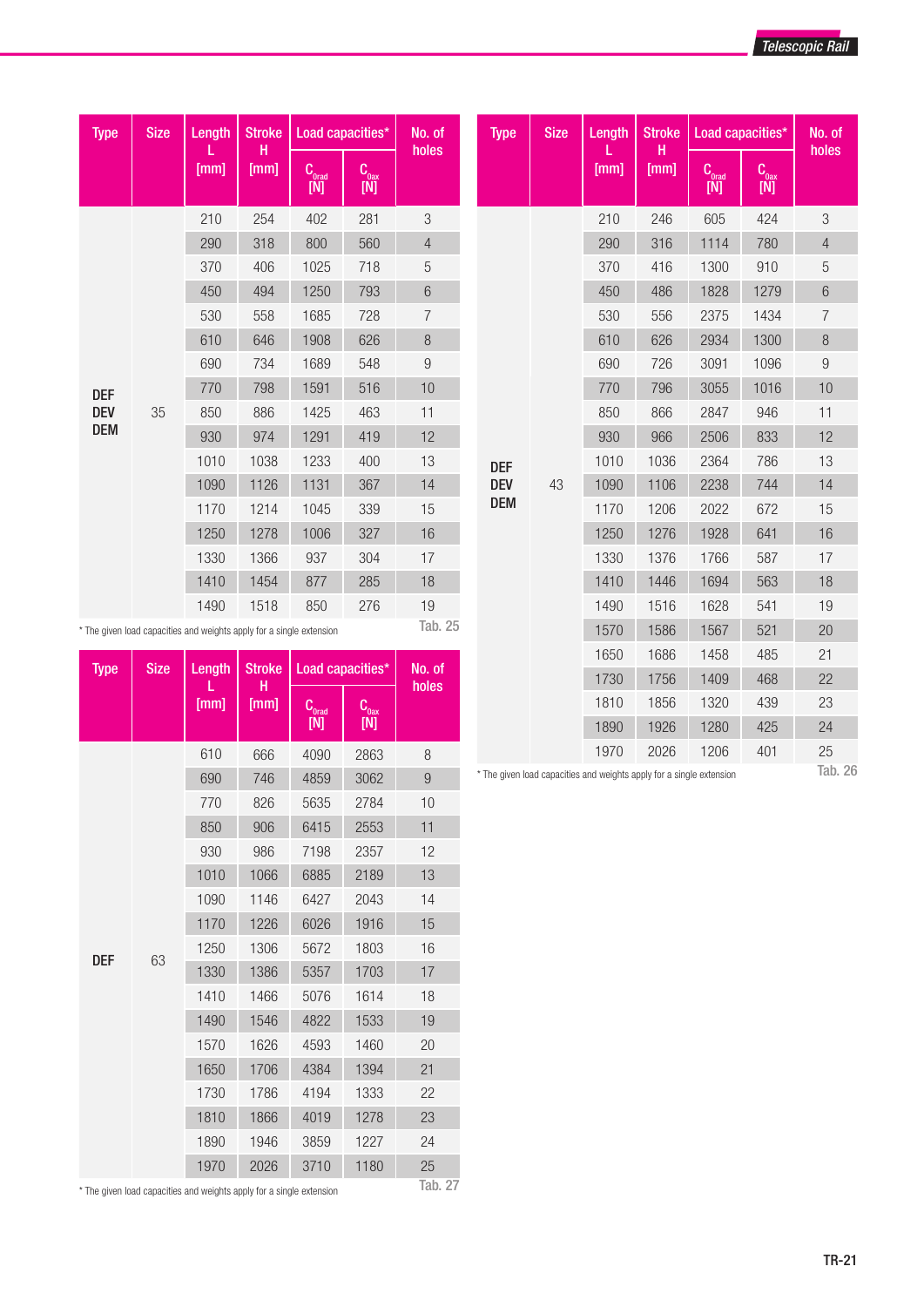## $\geq$  DE



Type Size Size Cross-section Size Weight [kg/m] A [mm] B [mm] G [mm] F V DEF DEV DEM 22 22 22 6.5 M4 M4 2.64 28 26 28 7.5 M5 M5 4.04 35 34 35 10 M6 M6 6.10 43 44 43 13.5 M8 M8 10.50 63 58 63 10.5 M8 - 20.60 Tab. 28

There are three options for mounting holes available for

the DE series in sizes 22 to 43:

Version DEF with threaded holes,

Version DEV with counter-sunk holes,

Version DEM, both variants (mixed) (see fig. 24).

Size 63 is only available with threaded holes.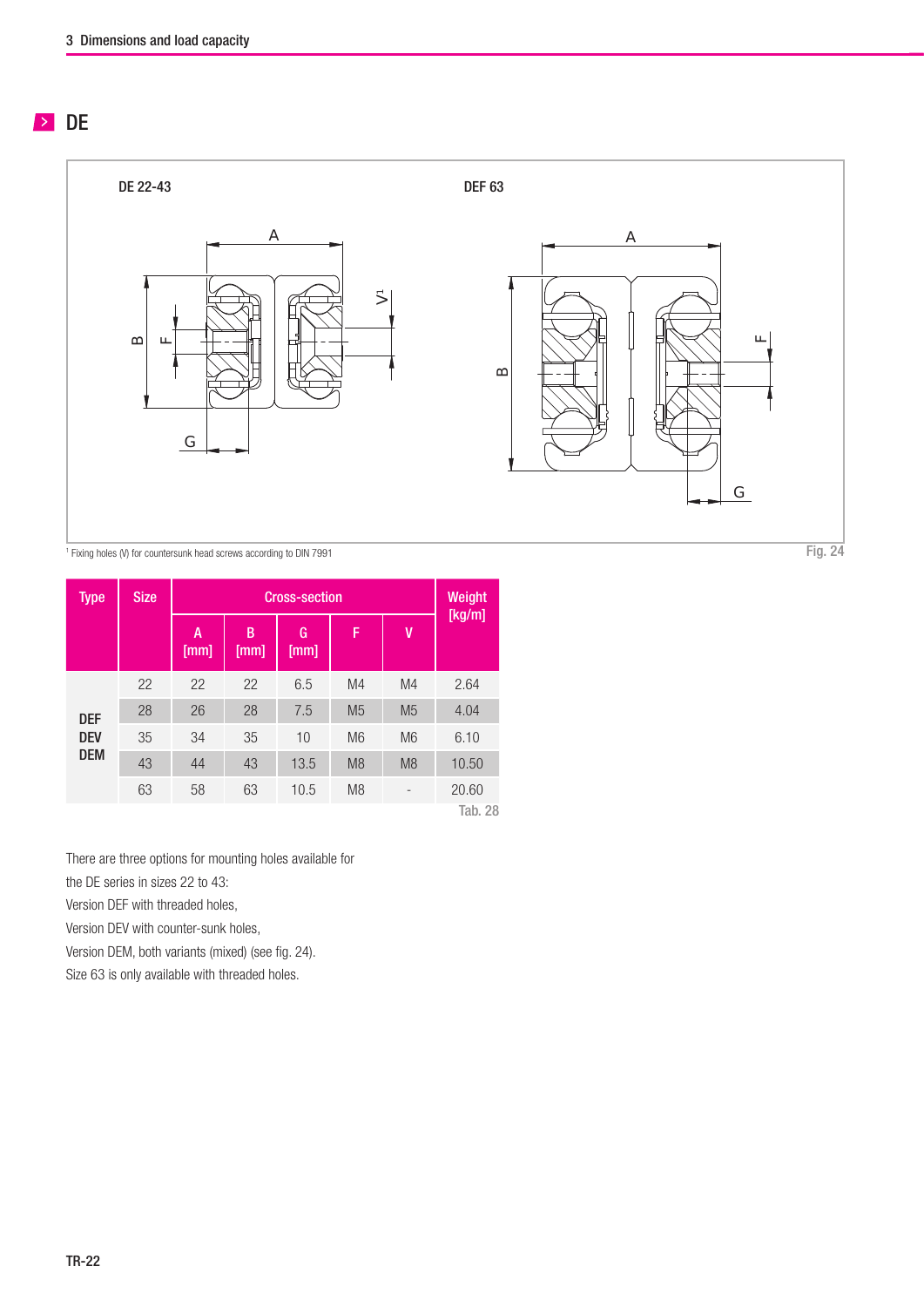## DE...D

DED with double direction stroke (double stroke)



D version (with a driving disc)



The driving disc in the intermediate element in the DE...D versions acts to make sure that in bilateral strokes (double strokes) the intermediate element always returns to the correct position and does not remain in an undefined position. This design is available in sizes 28, 35, 43 and 63 with all three versions of the fixing holes. This version is based on the standard DE series version, but differs in the technical characteristics for the construction methods. Please contact our technical service department for more information.

| <b>Type</b>                                                          | <b>Size</b> | Length |           | Stroke   Load capacities*   Slider      |             |      | B                                                                                            | No.   |
|----------------------------------------------------------------------|-------------|--------|-----------|-----------------------------------------|-------------|------|----------------------------------------------------------------------------------------------|-------|
|                                                                      |             | [mm]   | н<br>[mm] | Coray<br>[N]                            | Copy<br>[N] | [mm] |                                                                                              | holes |
|                                                                      |             | 290    | 292       | 418                                     | 293         | 250  | 45                                                                                           | 3     |
|                                                                      |             | 370    | 376       | 612                                     | 428         | 330  | 45                                                                                           | 4     |
|                                                                      |             | 450    | 460       | 809                                     | 391         | 410  | 45                                                                                           | 5     |
|                                                                      |             | 530    | 544       | 1007<br>329<br>490<br>285<br>970<br>570 | 45          | 6    |                                                                                              |       |
|                                                                      |             | 610    | 628       |                                         |             |      | 45                                                                                           | 7     |
| DEED<br>DEVD                                                         | 28          | 690    | 712       | 853                                     | 250         | 650  | 45                                                                                           | 8     |
| DEMD                                                                 |             | 770    | 796       | 762                                     | 224         | 730  | [mm]<br>οf<br>45<br>9<br>45<br>10<br>45<br>11<br>45<br>12<br>45<br>13<br>45<br>14<br>Tab. 29 |       |
|                                                                      |             | 850    | 880       | 688                                     | 202         | 810  |                                                                                              |       |
|                                                                      |             | 930    | 964       | 628                                     | 184         | 890  |                                                                                              |       |
|                                                                      |             | 1010   | 1048      | 577                                     | 169         | 970  |                                                                                              |       |
|                                                                      |             | 1090   | 1132      | 534                                     | 157         | 1050 |                                                                                              |       |
|                                                                      |             | 1170   | 1216      | 496                                     | 146         | 1130 |                                                                                              |       |
| * The given load capacities and weights apply for a single extension |             |        |           |                                         |             |      |                                                                                              |       |

| <b>Type</b>                                                          | <b>Size</b> | Length |           | Stroke   Load capacities* |                    | <b>Slider</b> | B    | No.            |
|----------------------------------------------------------------------|-------------|--------|-----------|---------------------------|--------------------|---------------|------|----------------|
|                                                                      |             | [mm]   | н<br>[mm] | Corad<br>$[{\sf N}]$      | Com<br>$[{\sf N}]$ | [mm]          | [mm] | 0f<br>holes    |
|                                                                      |             | 290    | 303       | 445                       | 312                | 250           | 45   | 3              |
|                                                                      |             | 370    | 391       | 661                       | 463                | 330           | 45   | $\overline{4}$ |
|                                                                      |             | 450    | 479       | 880                       | 616                | 410           | 45   | 5              |
|                                                                      |             | 530    | 543       | 1281                      | 767                | 490           | 45   | 6              |
|                                                                      |             | 610    | 631       | 1506                      | 654                | 570           | 45   | $\overline{7}$ |
|                                                                      |             | 690    | 719       | 1730                      | 570                | 650           | 45   | 8              |
|                                                                      |             | 770    | 783       | 1651                      | 536                | 730           | 45   | 9              |
| DEFD                                                                 |             | 850    | 871       | 1473                      | 478                | 810           | 45   | 10             |
| DEVD<br>DEMD                                                         | 35          | 930    | 959       | 1330                      | 432                | 890           | 45   | 11             |
|                                                                      |             | 1010   | 1023      | 1268                      | 412                | 970           | 45   | 12             |
|                                                                      |             | 1090   | 1111      | 1161                      | 377                | 1050          | 45   | 13             |
|                                                                      |             | 1170   | 1199      | 1070                      | 347                | 1130          | 45   | 14             |
|                                                                      |             | 1250   | 1263      | 1030                      | 334                | 1210          | 45   | 15             |
|                                                                      |             | 1330   | 1351      | 958                       | 311                | 1290          | 45   | 16             |
|                                                                      |             | 1410   | 1439      | 895                       | 291                | 1370          | 45   | 17             |
|                                                                      |             | 1490   | 1503      | 867                       | 281                | 1450          | 45   | 18             |
| * The given load capacities and weights apply for a single extension |             |        |           |                           |                    |               |      | Tab. 30        |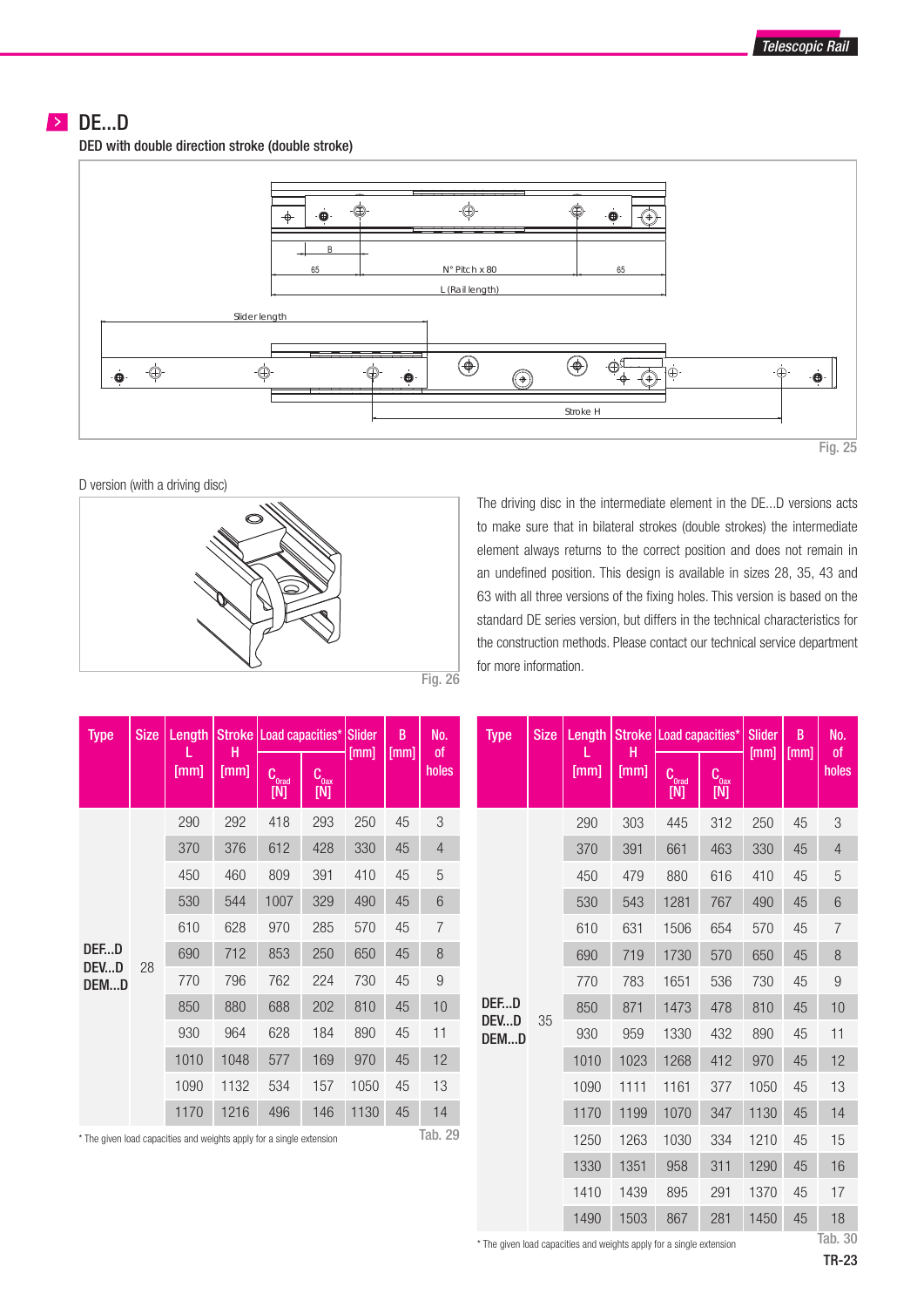| <b>Type</b>  | <b>Size</b> |      | Length Stroke Load capacities*<br>н |             |                  | <b>Slider</b><br>$[mm]$ $[mm]$ | B  | No. of<br>holes | <b>Type</b> | <b>Size</b>                                                          | Lenath | Stroke Load capacities*<br>н |             |                  | <b>Slider</b><br><b>Imml</b> | B<br>[mm] | No. of<br>holes |
|--------------|-------------|------|-------------------------------------|-------------|------------------|--------------------------------|----|-----------------|-------------|----------------------------------------------------------------------|--------|------------------------------|-------------|------------------|------------------------------|-----------|-----------------|
|              |             | [mm] | [mm]                                | Comp<br>[N] | $C_{0ax}$<br>[N] |                                |    |                 |             |                                                                      | [mm]   | [mm]                         | Copy<br>[N] | $C_{0ax}$<br>[N] |                              |           |                 |
|              |             | 290  | 301                                 | 501         | 351              | 240                            | 40 | 3               |             |                                                                      | 610    | 602                          | 3844        | 2691             | 558                          | 39        | $\overline{7}$  |
|              |             | 370  | 401                                 | 700         | 490              | 320                            | 40 | $\overline{4}$  |             |                                                                      | 690    | 682                          | 4618        | 3233             | 638                          | 39        | 8               |
|              |             | 450  | 471                                 | 1159        | 811              | 400                            | 40 | 5               |             |                                                                      | 770    | 762                          | 5398        | 3257             | 718                          | 39        | 9               |
|              |             | 530  | 541                                 | 1656        | 1159             | 480                            | 40 | 6               |             |                                                                      | 850    | 842                          | 6181        | 2945             | 798                          | 39        | 10              |
|              |             | 610  | 641                                 | 1848        | 1242             | 560                            | 40 | 7               |             |                                                                      | 930    | 922                          | 6967        | 2687             | 878                          | 39        | 11              |
|              |             | 690  | 711                                 | 2362        | 1140             | 640                            | 40 | 8               |             |                                                                      | 1010   | 1002                         | 7756        | 2471             | 958                          | 39        | 12              |
|              |             | 770  | 781                                 | 2892        | 1054             | 720                            | 40 | 9               | DEFD        |                                                                      | 1090   | 1082                         | 7193        | 2287             | 1038                         | 39        | 13              |
|              |             | 850  | 881                                 | 2753        | 915              | 800                            | 40 | 10              |             |                                                                      | 1170   | 1162                         | 6694        | 2128             | 1118                         | 39        | 14              |
|              |             | 930  | 951                                 | 2583        | 859              | 880                            | 40 | 11              |             | 63                                                                   | 1250   | 1242                         | 6260        | 1990             | 1198                         | 39        | 15              |
|              |             | 1010 | 1021                                | 2433        | 809              | 960                            | 40 | 12              |             |                                                                      | 1330   | 1322                         | 5879        | 1869             | 1278                         | 39        | 16              |
| DEDD<br>DEVD | 43          | 1090 | 1121                                | 2180        | 725              | 1040                           | 40 | 13              |             |                                                                      | 1410   | 1402                         | 5542        | 1762             | 1358                         | 39        | 17              |
| DEND         |             | 1170 | 1191                                | 2072        | 689              | 1120                           | 40 | 14              |             |                                                                      | 1490   | 1482                         | 5241        | 1666             | 1438                         | 39        | 18              |
|              |             | 1250 | 1261                                | 1974        | 656              | 1200                           | 40 | 15              |             |                                                                      | 1570   | 1562                         | 4971        | 1580             | 1518                         | 39        | 19              |
|              |             | 1330 | 1361                                | 1804        | 600              | 1280                           | 40 | 16              |             |                                                                      | 1650   | 1642                         | 4728        | 1503             | 1598                         | 39        | 20              |
|              |             | 1410 | 1431                                | 1729        | 575              | 1360                           | 40 | 17              |             |                                                                      | 1730   | 1722                         | 4507        | 1433             | 1678                         | 39        | 21              |
|              |             | 1490 | 1501                                | 1661        | 552              | 1440                           | 40 | 18              |             |                                                                      | 1810   | 1802                         | 4306        | 1369             | 1758                         | 39        | 22              |
|              |             | 1570 | 1601                                | 1538        | 512              | 1520                           | 40 | 19              |             |                                                                      | 1890   | 1882                         | 4122        | 1310             | 1838                         | 39        | 23              |
|              |             | 1650 | 1671                                | 1484        | 493              | 1600                           | 40 | 20              |             |                                                                      | 1970   | 1962                         | 3953        | 1257             | 1918                         | 39        | 24              |
|              |             | 1730 | 1741                                | 1433        | 476              | 1680                           | 40 | 21              |             | * The given load capacities and weights apply for a single extension |        |                              |             |                  |                              |           | Tab. 32         |
|              |             | 1810 | 1841                                | 1341        | 446              | 1760                           | 40 | 22              |             |                                                                      |        |                              |             |                  |                              |           |                 |

Tab. 31

\* The given load capacities and weights apply for a single extension

# **DED** version D

#### DED with double direction stroke (double stroke)



1890 1911 1300 432 1840 40 23 1970 2011 1224 407 1920 40 24

| <b>Type</b> | <b>Size</b> |           | Weight    |                |                          |        |
|-------------|-------------|-----------|-----------|----------------|--------------------------|--------|
|             |             | A<br>[mm] | B<br>[mm] | F              | $V^1$                    | [kg/m] |
|             | 28          | 26        | 28        | M <sub>5</sub> | M <sub>5</sub>           | 4,04   |
| DED         | 35          | 34        | 35        | M <sub>6</sub> | M <sub>6</sub>           | 6,10   |
|             | 43          | 44        | 43        | M <sub>8</sub> | M <sub>8</sub>           | 10,50  |
|             | 63          | 58        | 63        | M <sub>8</sub> | $\overline{\phantom{0}}$ | 20,60  |

Tab. 33 There are three options for mounting holes available for the

DE...D series in sizes 28 to 43:

Version DEF with threaded holes,

Version DEV with counter-sunk holes,

Version DEM, both variants (mixed).

Size 63 is only available with threaded holes.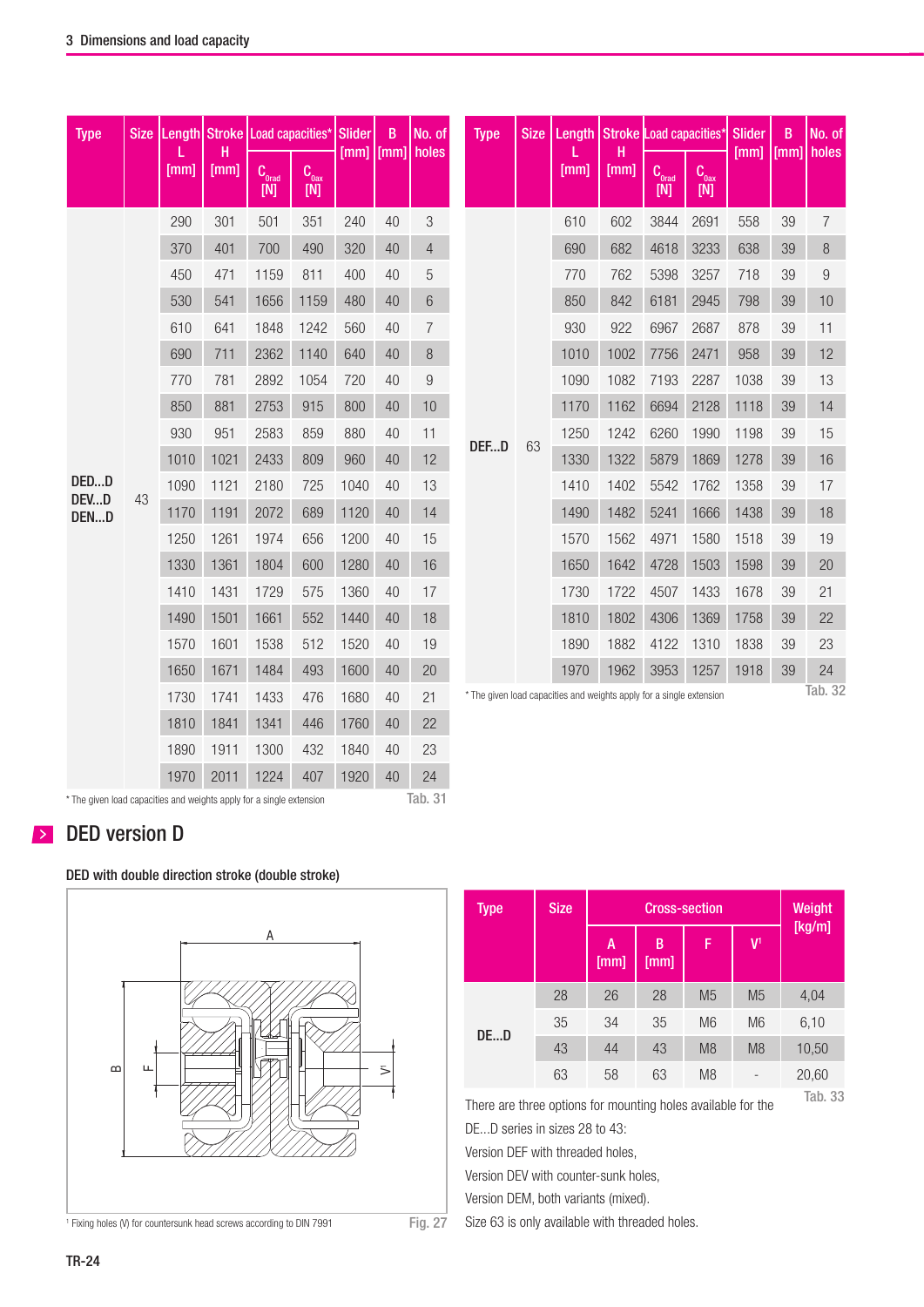Telescopic Rail

## **DBN**



\* Remove the set screw to reach all the fixing holes. See also assembly instructions on page TR-41f. Fig. 28 Fig. 28

| <b>Type</b> | <b>Size</b> | Length                                                               | <b>Stroke</b><br>н | Load capacities* |                          | No. of         |
|-------------|-------------|----------------------------------------------------------------------|--------------------|------------------|--------------------------|----------------|
|             |             | [mm]                                                                 | [mm]               | County<br>$[M]$  | Coav<br>$[\overline{N}]$ | holes          |
|             |             | 130                                                                  | 152                | 119              | 83                       | $\overline{2}$ |
|             |             | 210                                                                  | 222                | 281              | 196                      | 3              |
|             |             | 290                                                                  | 308                | 236              | 236                      | 4              |
|             |             | 370                                                                  | 392                | 186              | 186                      | 5              |
| <b>DBN</b>  | 22          | 450                                                                  | 462                | 162              | 162                      | 6              |
|             |             | 530                                                                  | 548                | 136              | 136                      | $\overline{7}$ |
|             |             | 610                                                                  | 632                | 117              | 117                      | 8              |
|             |             | 690                                                                  | 702                | 108              | 108                      | $9\,$          |
|             |             | 770                                                                  | 788                | 95               | 95                       | 10             |
|             |             | * The given load canacities and weights annly for a single extension |                    |                  |                          | Tab. 34        |

\* The given load capacities and weights apply for a single extension

| <b>Type</b> | <b>Size</b> | Length | <b>Stroke</b><br>н |                          | Load capacities* | No. of           |
|-------------|-------------|--------|--------------------|--------------------------|------------------|------------------|
|             |             | [mm]   | [mm]               | Coraul<br>[N]            | Coay<br>[N]      | holes            |
|             |             | 130    | 148                | 235                      | 164              | $\overline{c}$   |
|             |             | 210    | 232                | 432                      | 302              | 3                |
|             |             | 290    | 296                | 622                      | 537              | $\overline{4}$   |
|             |             | 370    | 380                | 482                      | 482              | 5                |
|             |             | 450    | 464                | 393<br>393<br>332<br>332 | 6                |                  |
|             |             | 530    | 548                |                          |                  | $\overline{7}$   |
| DBN         | 28          | 610    | 633                | 286                      | 286              | 8                |
|             |             | 690    | 717                | 252                      | 252              | $\boldsymbol{9}$ |
|             |             | 770    | 801                | 226                      | 226              | 10               |
|             |             | 850    | 866                | 213                      | 213              | 11               |
|             |             | 930    | 950                | 194                      | 194              | 12               |
|             |             | 1010   | 1034               | 178                      | 178              | 13               |
|             |             | 1090   | 1118               | 164                      | 164              | 14               |
|             |             | 1170   | 1202               | 152                      | 152              | 15               |

\* The given load capacities and weights apply for a single extension